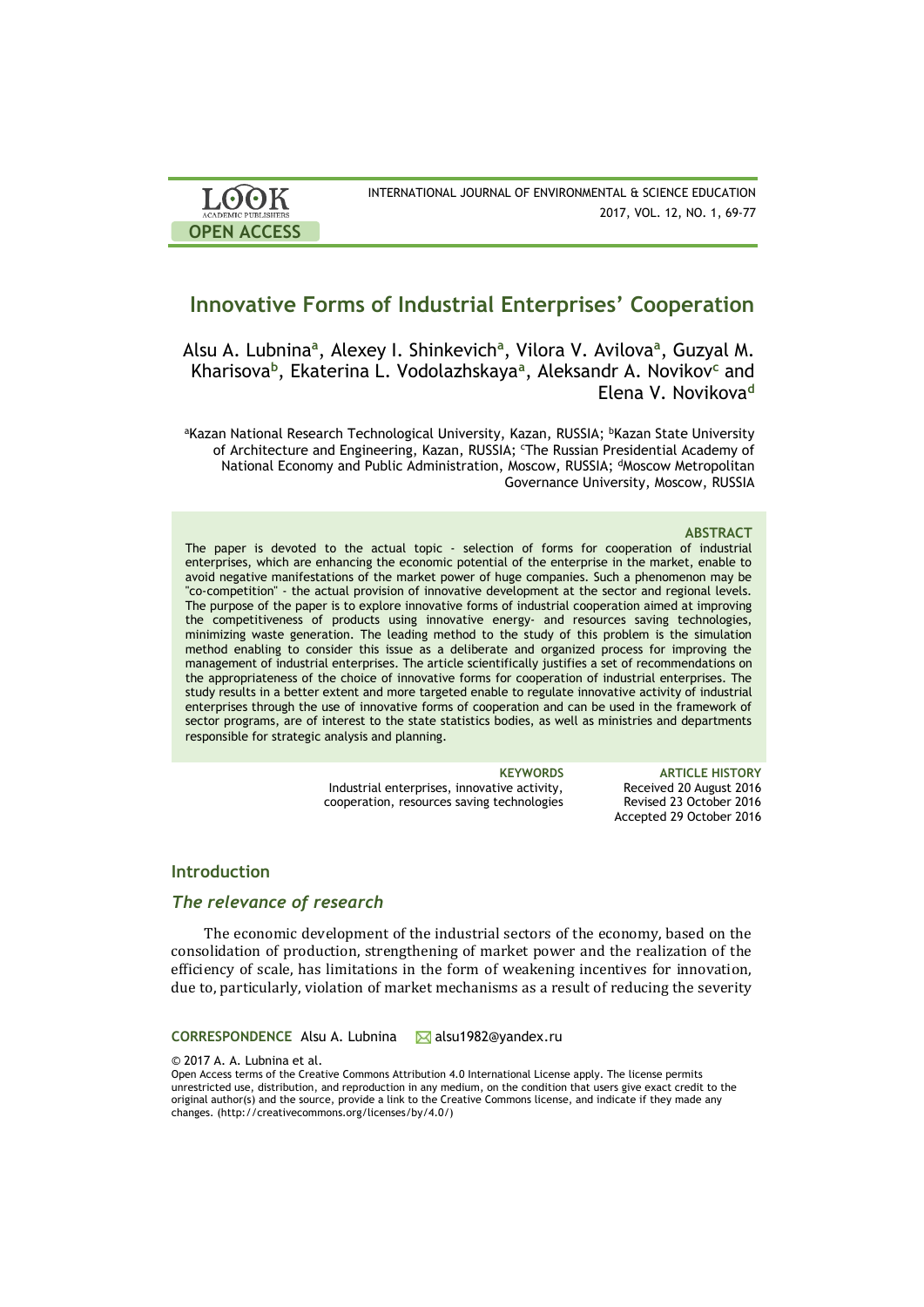of competition due to increased trends of market's monopolization. Despite the fact that at the federal level as the model of industrial innovative development are selected state corporations, co-financing instruments of megaprojects are actively used, attempts to form zones of small innovative enterprises at universities are made - their effectiveness has not been yet proven. The scale of their performance appears to be insufficient for the development of small and average innovative business sectors, comparable in size to huge enterprises. Consequently, the domestic theory and practice of management of industrial innovative development is experiencing difficulty: on the one hand, due to the limitation of innovative development of huge enterprises, on the other - due to lack of resources of small business for R & D sector's development in large-scale and the transfer of its results to the industry. In this regard, noteworthy the works of some researchers (Brandenburger & Nalebuff, 1996; Moore, 1996; Williamson, 1985; Silverberg & Verspagen, 1995; Shinkevich & Lubnina, 2011).

Therefore interest belongs to such organizational forms of competition, which, enhancing the economic potential of the enterprise in the market, enable to avoid negative manifestations of the market power of huge companies. Such a phenomenon, as we believe, can become "co-competition" - the actual provision of innovative development at the sector and regional levels.

In addition, the modern economy is characterized by a huge expenditure of energy, capital and labor to maintain the competitive advantages of industry at the appropriate level, i.e. escalating the pace and scale of production due to the increasing use of limited natural resources. This development not only is dangerous for the reliability of industrial production, but also can make it impossible for future generations to meet their needs. In this connection, noteworthy the works of some researchers (Shinkevich et al., 2015a; Shinkevich et al., 2015b; Reznikov et al., 2015; Malysheva et al., 2016; Kudryavtseva et al., 2015; Zaraychenko et al., 2016).

## **Methodological Framework**

## *The theoretical base of research*

The theoretical basis of the paper are management theory, theory of innovation, neo-institutional theory, evolutionary theory of innovative changes, cyclical theory of innovative development, the theory of transaction costs, the theory of the effectiveness of economic phenomena and processes. The objectives of the study are: the development of cross-industrial models for stimulation of collaborative innovation activities of enterprises on the basis of new forms of co-competition relations.

### *Research Methods*

To obtain scientifically justified results the following general scientific and private methods of cognition were used: the formalization method, the dialectical method, method of analogies, analysis and synthesis, methods of system, structural-functional, economic and mathematical modeling, simulation modeling, multivariate statistical analysis, comparisons, index methods, the matrix methods and forecasting methods.

## *Stages of the study*

The study was conducted in three phases:

- At the first stage - economic essence of co-competition models was defined;

- At the second stage - the analysis of the effectiveness of the industrial enterprises of the Republic of Tatarstan was carried out;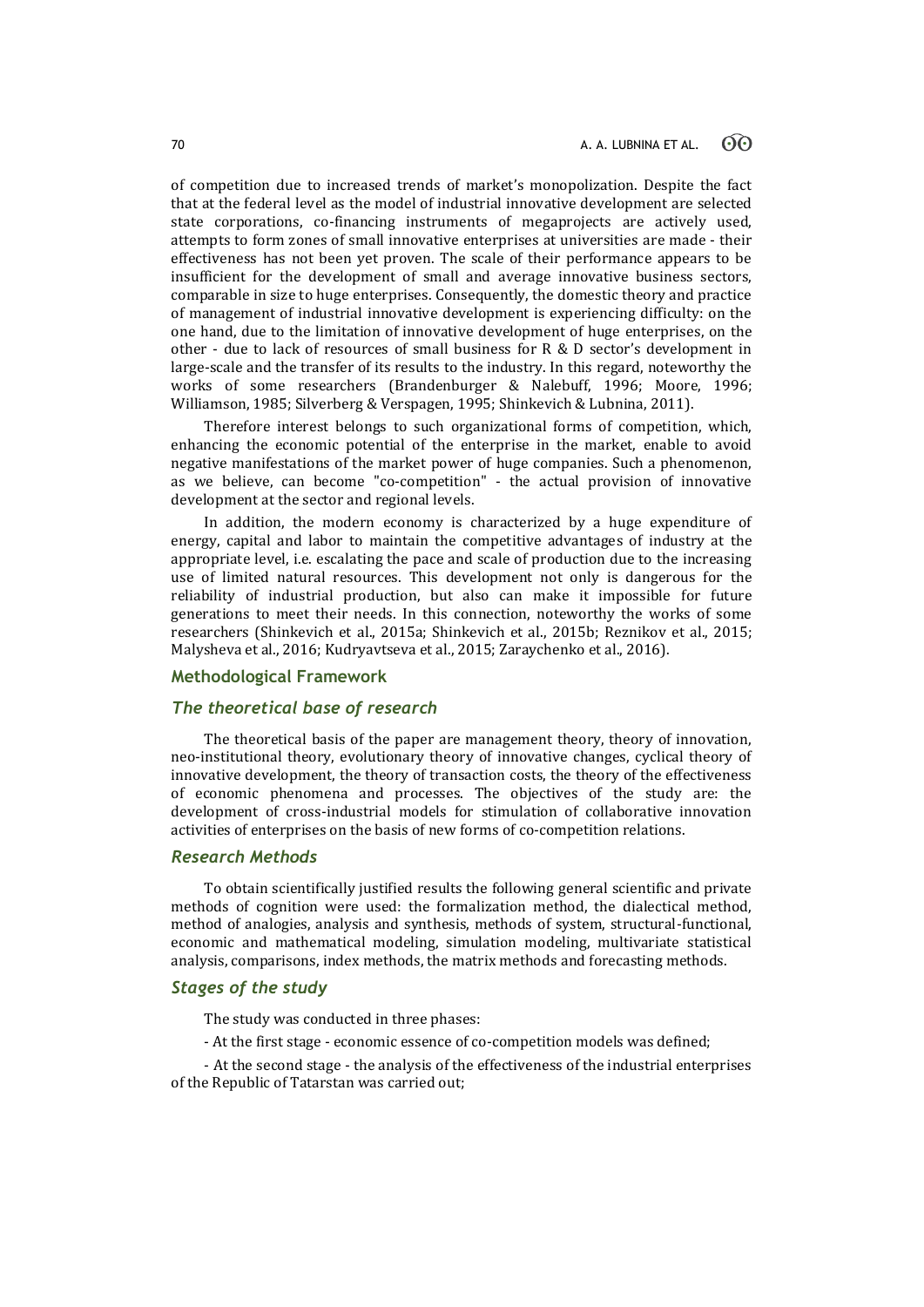#### $\Theta$ INTERNATIONAL JOURNAL OF ENVIRONMENTAL & SCIENCE EDUCATION 71

- At the third stage - testing of innovative forms of enterprises' cooperation in industrial production was performed.

## **Results**

## *The economic essence of co-competition models*

Research of the category "competition" shows that organizations seeking for competitive advantage through innovation, have the best production and sales conditions of goods, which allows them to take the best position in the market. However, an organization that wants to achieve long-term success should not be limited by competition only, and the idea of cooperation takes a new form. So the authors A. Brandenburger & B. Nalebuff (1996) use a new term «co-opetition» (roughly: the co-competition), which means a simultaneous relationship of cooperation and competition of industrial enterprises at various stages of production and for the individual business processes. Developing their ideas based on the theory of valueadded in supply chain, under co-competition is offered to understand the implementation of innovative projects on the basis of the emergence of competitors' incentives to co-productions (on the order of production) of an innovative product in the different phases of its life cycle. The feature of co-competition is the appearance at the sector level of a situation in which competitors are willing to waive competition to extract economic benefits of cooperation in the field of innovation. However, some companies intentionally combine their efforts to produce innovations, while others independently generate demand for innovation by developing relevant market sector. This approach enriches the theoretical basis of management technologies to stimulate innovation activity of economic systems.

In accordance with the foregoing, and by co-application of knowledge about the phases of the innovation process, life cycle of industries, the theory of the value added in the supply chain the following types of co-competition can be defined:

–direct co-competition - relationships between enterprises that purposefully combine their economic (financial, human, technological, organizational, etc..) resources in order to increase the efficiency of activities based on the collaborative development and implementation of innovation. Expected result of the jointly implemented project - process, product innovation;

–indirect co-competition occurs when companies independently generate demand for certain innovation, thereby contributing to the development of the sector of the economy, generating this innovation. The result of the joint project is the development of innovation infrastructure of industry, providing innovatively active enterprises with the necessary resources for development.

The essence of the model is to create within the industry incentives to innovative development through the operation of high-tech infrastructure sector, organized in the form of various innovations' development centers (eg., industrial districts, techno poles). Authors are actually talking about the creation of the institute at the sector level, in which there is competition between manufacturers of innovative technologies and products in the field of results' market development. As economic incentives for innovation development, in this case, serves in the framework of created Institute a compensation of the transaction costs related to the innovative process (the mechanisms of state compensation or cooperation on the pre-competitive stage), which increases the relative cost of transactions for the monopolies. As a result, for sectorforming enterprises is more profitable to carry out research and development activities by placing an order in this industry sector (outsourcing), inside of which a competition is actively carried out between small innovative enterprises.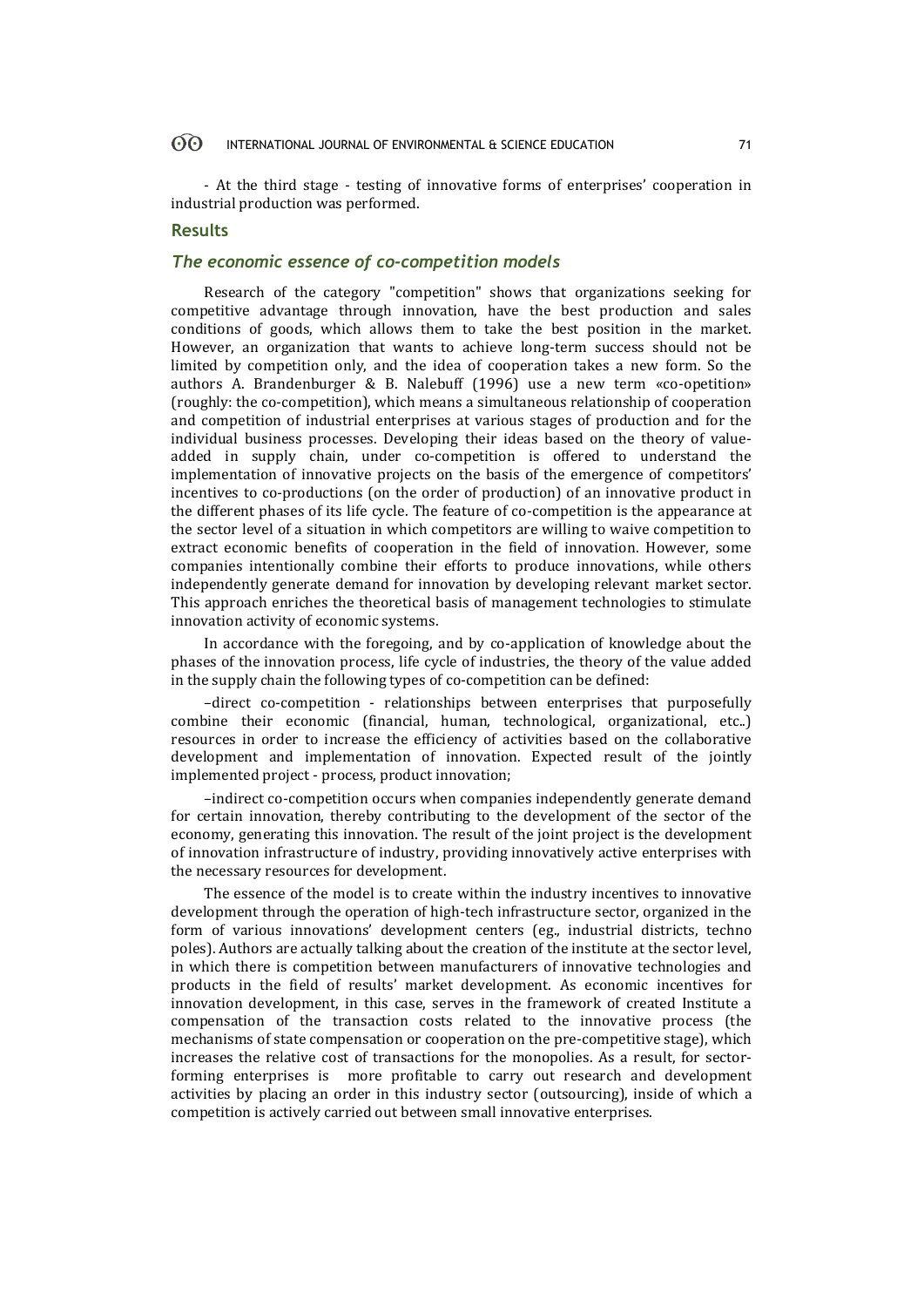Detailing the proposed approach it is necessary to reveal the economic content of models and characterize their organizational charts.

In order to increase efficiency of the enterprise and reduce costs, some competing companies within the industry jointly invest in the development of innovations.

This is the so-called model of "direct" co-competition. Organizational forms and database for innovations' development in this model may be sector research institutes, scientific and technological centers, higher education institutions (within the scientific research), design offices, etc. The result of co-competition is an innovative product (production technology, organizational, marketing innovations, improvement of consumer properties of the product), which is used within the industrial competition by enterprises which co-financed its development and became its owners.

Currently, the "direct" co-competition between enterprises on the territory of the Russian Federation is uncommon. Meanwhile actors of markets of economically developed countries are increasingly using this model of cooperation. In turn, it is proposed to allocate two subspecies of "direct" co-competition relying in this issue on the belonging to a particular phase of the creation of value added in the industrial supply chain: technological and market co-competition.

In the case of technological (process) co-competition its object is the cooperation of enterprises in the phase of development of technologies for the supply chain and the subsequent competition in the phase of market development of innovations. The effectiveness of this model of innovation development is that the developed innovative product is created at the beginning of the supply chain; it passes through its entire links, thereby increasing the beneficial effect on each stage. That is innovations have greater multiplier effect for regional economic system in comparison with the market co-competition.

The second type of model of direct co-competition is market (grocery) cocompetition - takes place when organizations collaborate in the final phases of the supply chain - the implementation phase of the product. The result of this model of cocompetition can be marketing and organizational innovations.

Turning to the second model of co-competition, it should be noted that the indirect (Infrastructure) co-competition is a set of requests for the production of an innovative product from competing companies.

Enterprises independently carry out an inquiry on the development of innovation, developing appropriate market sector in a particular area. The engine of this model is the development of a new activity in the region in which, for example, in accordance with the targeted investment programs, major industrial projects are implemented that require new competencies of employees, services, etc.

Thus, the proposed set of co-competition models suggests the universality of management technologies developed for all variants of the state of industrial conditions.

## *Analysis of the effectiveness of innovation active enterprises in the Republic of Tatarstan*

Let's refer to co-competition of industrial enterprises. Analysis of the effectiveness of innovation active enterprises in 2010-2015 covers 100 enterprises, representing the manufacturing sector of the Republic of Tatarstan, of which 33% of businesses are large, 33% are average and 33% - small businesses.

The starting point of the analysis is the fact that co-competition should be seen on the main problem areas of production factors' use. In accordance with the theory of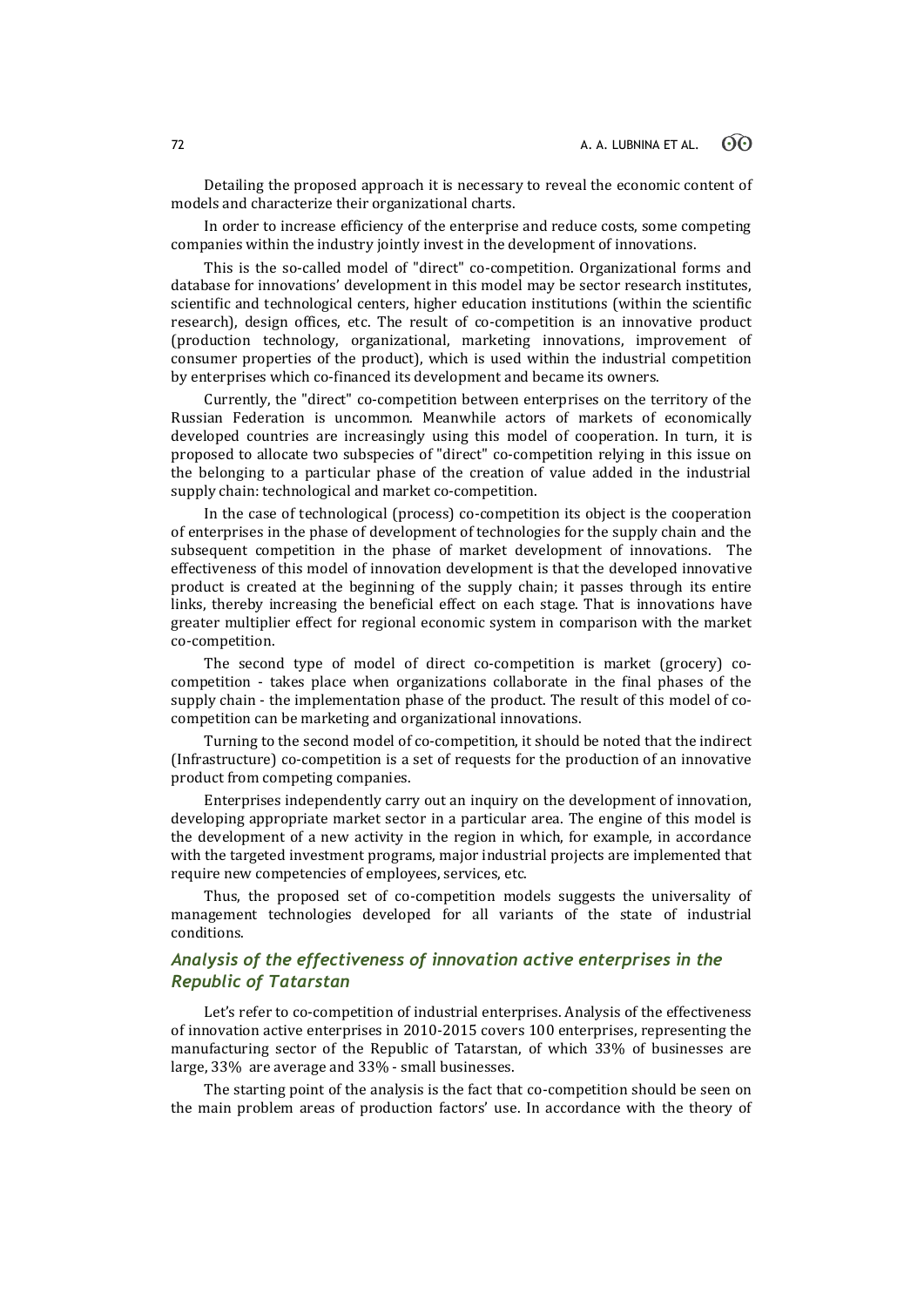#### 60 INTERNATIONAL JOURNAL OF ENVIRONMENTAL & SCIENCE EDUCATION 73

production factors it is suggested to consider the following co-competition kinds in the areas of efficiency's increasing in the use of production factors: co-competition in more efficient use of labor resources; co-competition in more efficient use of technology; cocompetition in more efficiency of market activity.

To improve the competitive environment it is better to divide all the performance indicators of the company into 3 groups, characterizing the efficiency of production factors' use: performance indicators of labor resources' use (enterprise profit per employee, labor productivity, the average monthly salary of an employee, the share of labor costs in value added , the ratio of production of value added and wages), indicators of efficiency of the technology's use (cost effectiveness, profitability of the enterprise), performance indicators of market activity's use (the share of shipped innovative products in the production of products, goods and services, production efficiency).

Analysis of enterprises in 2010-2015 showed that, of course, industrial production is a dynamic activity, but develops in conditions of increasing physical and obsolescence of fixed assets. The consequence of long-term operation of equipment is not only its physical deterioration that is fraught with the threat of man-made disasters, because the plants carry a large fire and environmental hazard, and only high production and highly qualified staff saves the situation, but also obsolescence, which affects the competitiveness of industrial products, both in foreign and domestic markets. As a result, in the domestic market appear imported products previously held in the category of export.

It would be logical to assume that with such a strong depreciation of fixed assets, industrial enterprises are making significant efforts to update them. That is shown by our analysis of enterprises. In addition, analysis of the enterprises of industrial production showed that the most efficient use of fixed assets was observed in mediumsized enterprises. For small and large enterprises efficient use of fixed assets is somewhat lower. The strategy for these companies, in our opinion, should be a policy aimed at scientific and technological improvement of production processes, branching, to the extent of possibility, the raw material base of production, development within the industry of innovative products and industries (polymer continuation), as well as a stimulating effect on consumers by produced products in the manufacturing process.

However, it should be borne in mind that for these enterprises there is a risk of reduction of innovation activity due to increased cost of raw materials and energy resources. It is therefore necessary to make a significant focus of the work of enterprises on cost management, including the development of raw material base, as well as more efficient use of raw materials and energy. If in the second direction to reduce costs a state program of energy saving is implemented, in the first direction it is necessary to strengthen state regulation of the process, including valuation issues, the competitive selection of suppliers (this function is transferred to the representatives of state bodies in joint stock companies), increasing productivity of enterprise employees.

The development of the industry in this direction should go the way of the formation of institutional structures, the main motive for the existence of which is to reduce the transaction costs of the innovation process for individual enterprises. This is especially true for small size companies.

In general, in enterprises fairly high values of efficient use of manpower indicators are observed. What is caused by the introduction of high-tech technology, computerization, i.e. increase of technological equipment in enterprises. In addition, the relatively high wages in these enterprises stimulates and motivates employees to a more efficient execution of their duties.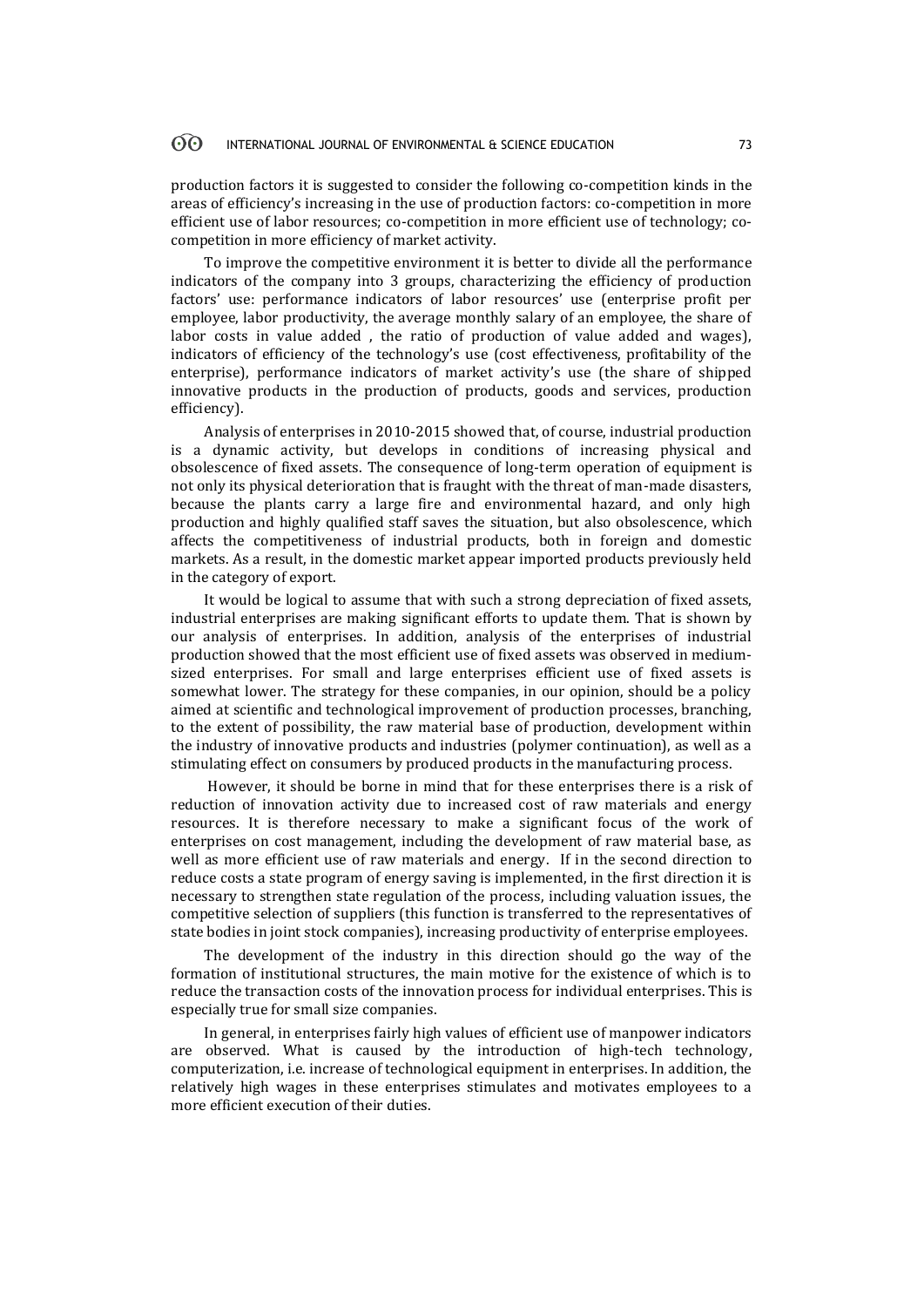Identifying problem areas of activity of industrial enterprises and offering the main directions to improve the efficiency of their operations let's do a brief summary with the allocation of the enterprises' sectors, for which is more suitable to use cocompetition.

The highest efficiency of labor resources indicators in 2015 were observed in large enterprises, as evidenced by the high values of the indicators, such as business profits per employee (994.3 thousand Rubles), the average monthly wage (37518.3 rubles per employee ), high labor productivity (1764.8 thousand rubles), and so forth. In this case, better to choose as the objects of co-competition small and medium industrial enterprises, as efficient use of labor resources by these enterprises is relatively low.

In 2015, the highest share of innovative products in the production of products, goods and services in medium-sized enterprises (29.1%), as well as high production performance indicators (37.6%) enable to make conclusion that company in this sector are most effective in market activities. Market activities of large and small industrial enterprises are less efficient. One of the methods of its increase is co-competition of small and large enterprises in the industry.

Effectiveness of technology's use is highest in large enterprises, as the profitability of these enterprises amounted to 45.7% and the cost-effectiveness 0.4. Values of these indicators are lower on small and medium-sized enterprises of the sector, which means not full use of working capital. To improve the efficiency of its use co-competition is offered in this area for small and medium industrial enterprises.

## *Proposals for the implementation of innovative forms of cooperation at the industrial enterprises of the Republic of Tatarstan*

In small and medium industrial enterprises there is a lack of development of engineering staff due to its work on the worn-out equipment with the use of outdated technologies, as well as minor investments in skills development. To improve the utilization of labor resources, for small and medium enterprises of industry it is advisable to use the model of "indirect" co-competition that will enable to implement an effective personnel policy in the industrial complex of the Republic of Tatarstan, aimed at increasing of the intellectual potential of the companies' complex, adequate to goals of innovative development. For small and medium-sized enterprises it is expedient to participate in the creation of corporate universities, as well as to organize training on the basis of specialized universities, using the technology of design and activity training for the operational use in work of the new knowledge and skills.

In turn, for a balanced innovative development of the complex it is necessary also to stimulate models of technological and indirect co-competition of small and large enterprises in the industry in the field of renewal of fixed assets, and the range of products based on the introduction of advanced high-tech resources- and environmentsaving technologies that are competitive in the global and domestic markets.

While "technological" co-competition for large enterprises it is expedient to involve small businesses for generation and effective development of scientific and technological innovation (innovation). The current situation demonstrates the need to fork processes of cooperation of small and large businesses, with the aim of increasing innovation and intellectual potential of small businesses, enhancing its role and importance in the development of industrial complex and small business of the Republic of Tatarstan as a whole.

Implementation within the framework of the Institute of small innovative business of the concept of «indirect» co-competition allows equate its positions with the position of sector-forming companies, i.e. we are talking about a duopoly in the area of design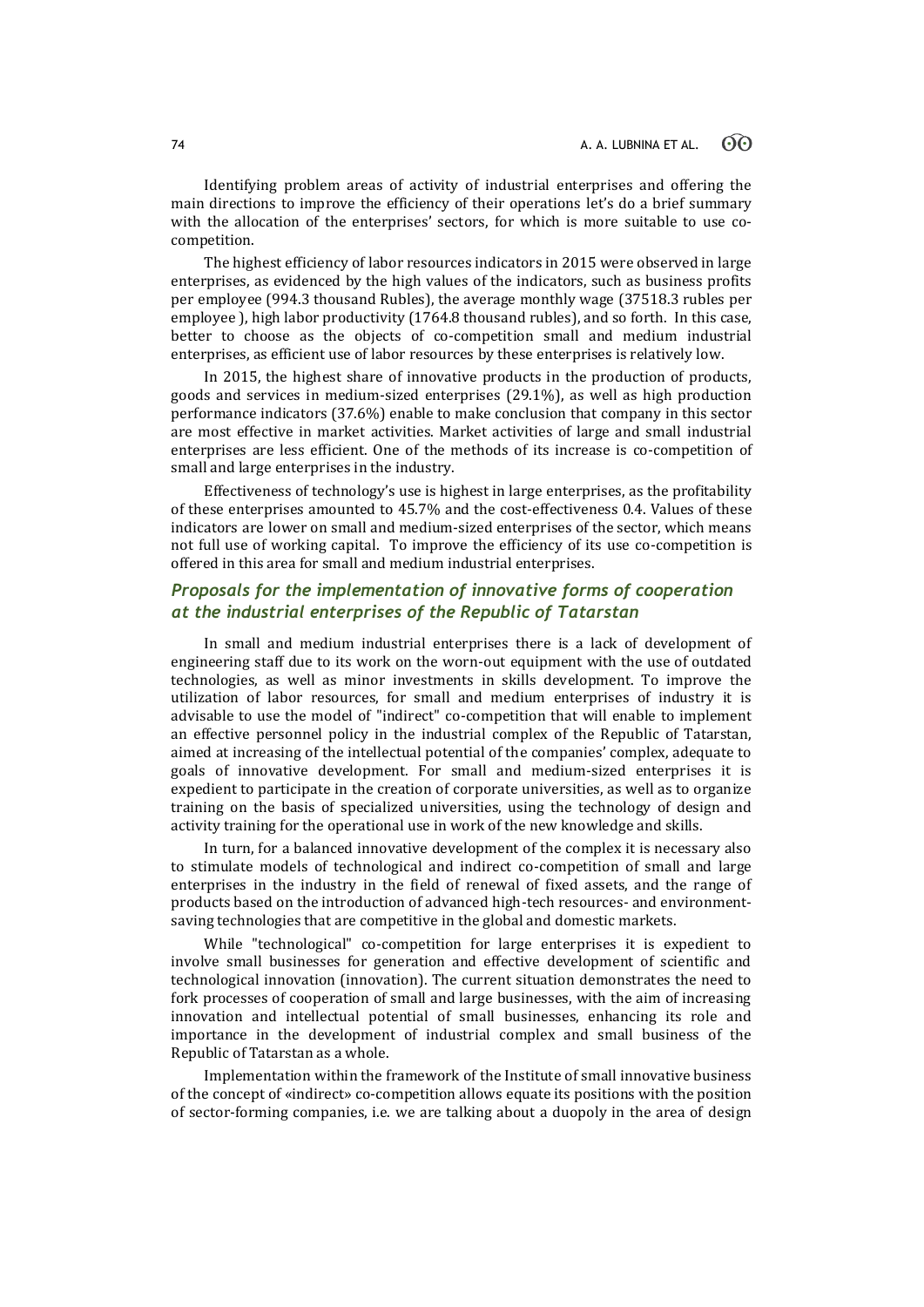#### 60 INTERNATIONAL JOURNAL OF ENVIRONMENTAL & SCIENCE EDUCATION 75

and implementation of technological innovation. On the one hand, the initiator of developments is a major, and in some cases sector-forming company in the region, on the other - the institution that brings together small producers of innovative products. However, implementation of this model of institutional changes will require the development of an industry business activity, which is a serious institutional constraints, as well as alignment of the rules of the game within the industry, preventing the monopolization of the institute created by the large enterprise.

For large and small enterprises within the framework of "indirect" co-competition it is advisable to cooperate for greening industrial development; enterprises complex's transition on resource-saving way of development; the implementation of industrial complex of the Republic of Tatarstan in the area of expansion of manufacture of advanced resource-saving materials, initiating processes of resource- saving in other sectors of the economy; the development of comprehensive cooperation of companies in the region, particularly the military-industrial complex and the engineering, construction industry, agriculture and food industry, etc .; implementation of joint large-scale investment and innovation projects; improving of control system of the complex, increasing the degree of centralized coordination of its development; continuation of the structural and institutional changes aimed at creating optimal structural proportions in the complex, taking into account the reforms.

For small and medium-sized enterprises of the industry the model of "market" cocompetition will increase the scope of market activity. Reserve for development of these enterprises is, on the one hand, work with suppliers of resources, the use of socalled retraction of logistics as applied to the resource providers and consumers of products. A significant reserve of increase in the value added for this production is to optimize the distribution function, aimed at the development of its own sales network (which would require a fairly significant capital investment). It is also advisable for these companies, in our opinion, to use the product innovations being implemented in the framework of a marketing strategy.

However, isolated (local) implementation of models of co-competition can lead to a temporary success, but will not solve the problem of innovative development as a whole, so it is advisable to use complex implementation of the proposed models. Testing of theoretical proposals on the justification of co-competition model, ordering its strategies to the practice of functioning of industrial complex and other economic activities, indicate that they are reasonable, reliable and have a practical significance, enable to clarify the institutional and economic mechanisms of innovative development of industry.

## **Discussions and Conclusion**

Research models of innovative development of countries, regions and individual enterprises are devoted a significant number of fundamental and applied research works (Leydesdorff, 2005; Lazonick, 2006; Mensch, 1979; Perez, 1985; Silverberg & Verspagen; 1995; Krugman & Venabies; 1995; Shinkevich et al., 2016; Galimulina et al., 2016; Kudryavtseva et al., 2016; Wallerstein, 1979; Kat'kalo, 2003). Some of them are based on the provisions of neo-institutional theory (Nelson & Winter, 1982; Shinkevich, 2005; Williamson, 1985). Relatively small is the number of publications devoted to the study of forms of competition and cooperation in the R & D sector (Brandenburger & Nalebuff, 1996; Moore, 1996; Shinkevich & Lubnina, 2011).

The economic content of the category "co-competition " is clarified, under which it is proposed to understand the implementation of innovative projects on the basis of the emergence of competitors' incentives to co-productions (on the order of production) of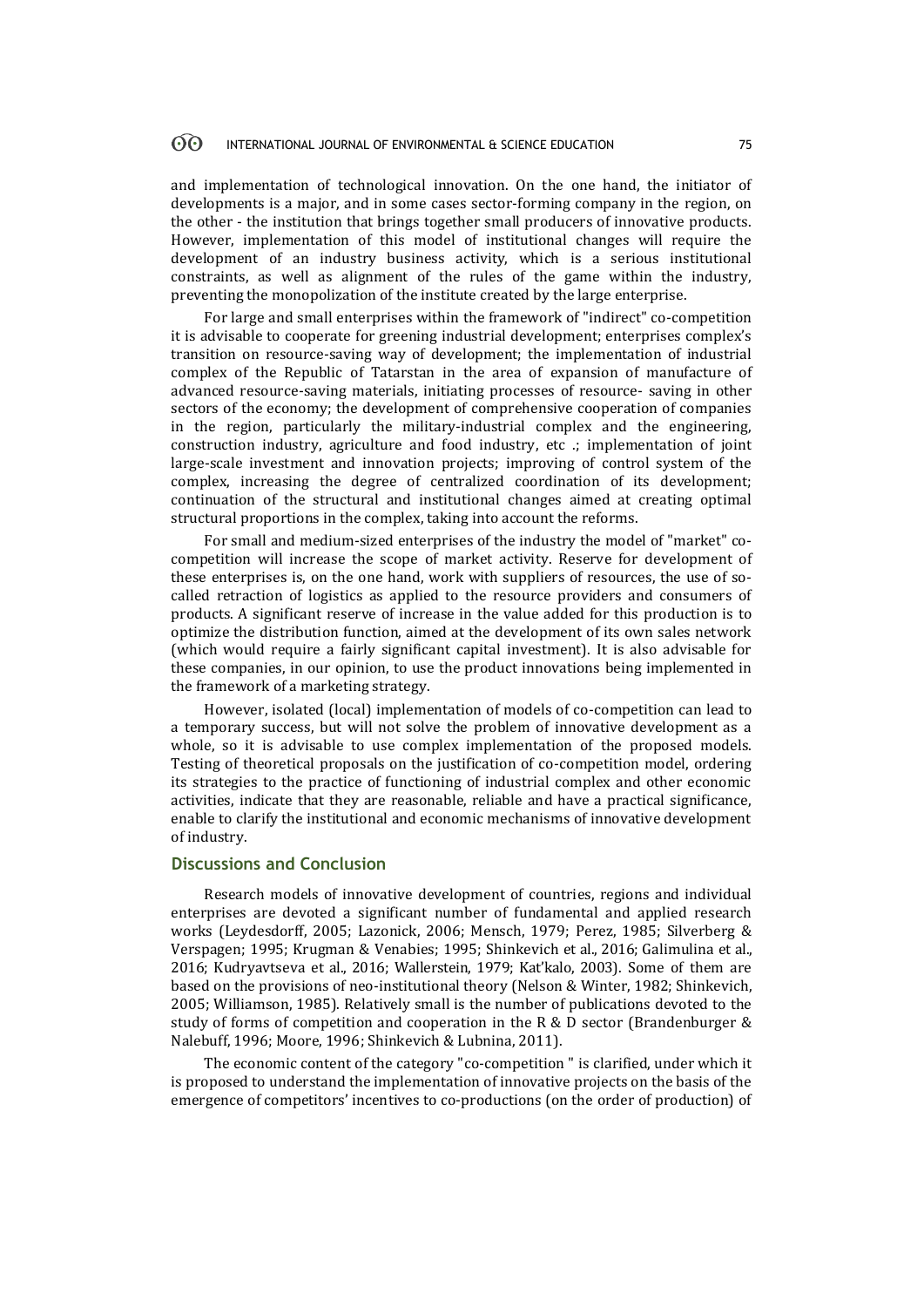an innovative product in the different phases of the innovation product's life cycle. The classification of types of co-competition adequate to various kinds of innovative projects is offered. A set of recommendations on the appropriateness of forms' choice of co-competition is scientifically substantiated.

### **Disclosure statement**

No potential conflict of interest was reported by the authors.

#### **Notes on contributors**

**Alsu A. Lubnina** - PhD, Associate Professor of the Department of Logistics and Management, Kazan National Research Technological University, Kazan, Russia.

**Alexey I. Shinkevich** – Doctor of Economics, Professor of the Department of Logistics and Management, Kazan National Research Technological University, Kazan, Russia.

**Vilora V. Avilova** - Doctor of Economics, Professor of the Department of Economics, Kazan National Research Technological University, Kazan, Russia.

**Guzyal M. Kharisova** – Doctor of Economics, Professor of the Department of Business Economics in Construction, Kazan State University of Architecture and Engineering, Kazan, Russia.

**Ekaterina L. Vodolazhskaya** – PhD, Associate Professor of the Department of Economics, Kazan National Research Technological University, Kazan, Russia.

**Aleksandr A. Novikov** - Doctor of Economics, Professor of the Department of National Economy, The Russian Presidential Academy of National Economy and Public Administration, Moscow, Russia.

**Elena V. Novikova** – PhD, Associate Professor of the Department of Urban Economics and Housing Law, Moscow Metropolitan Governance University, Moscow, Russia.

### **References**

Brandenburger, A. & Nalebuff, B. (1996). *Coo petition*. New York: Doubleday.

- Galimulina, F.F., Shinkevich, A.I., Komissarova, I.P., Mayorova, A.N., Astafyeva, I.A., Klimova, N.V., Nabiullina, K.R. & Zhukovskaya, I.V. (2016). Technology Platforms as an Efficient Tool to Modernize Russia's Economy*. International Journal of Economics and Financial Issues*, *6(1),* 163-168.
- Kat'kalo, B.C. (2003). The initial concepts of strategic management and their modern evaluation. *Russian Management Journal*, *1*, 7-30.
- Krugman, P. & Venabies, A. (1995). Globalization and the inequality of nations. *Quarterly Journal of Economics, 110(4),* 857–880.
- Kudryavtseva, S.S., Shinkevich, A.I., Sirazetdinov, R.M., Volov, V.T., Yusupova, G.F., Torkunova, J.V., Khairullina, E.R., Klimova, N.V. & Litvin, I.Y. (2015). A Design of Innovative Development in the Industrial Types of Economic Activity*. International Review of Management and Marketing, 4,* 265-270.
- Kudryavtseva, S.S., Shinkevich, A.I., Ostanina, S.Sh., Vodolazhskaya, E.L., Chikisheva, N.M., Lushchik, I.V., Shirokova, L.V. & Khairullina, E.R. (2016). The Methods of National Innovation Systems *Assessing International Review of Management and Marketing, 6(2),* 225-230
- Lazonick, W. (2006). The theory of innovative enterprise. *Economic Bulletin of Rostov State University, 4(3),* 7- 32.
- Leydesdorff, L. (2005). The triple helix model and the study of knowledge-based innovation systems. *International Journal of Contemporary Sociology, 42,* 1–16.
- Malysheva, T.V., Shinkevich, A.I., Kharisova, G.M., Nuretdinova, Y.V., Khasyanov, O.R., Nuretdinov, I.G., Zaitseva, N.A. & Kudryavtseva, S.S. (2016). The Sustainable Development of Competitive Enterprises through the Implementation of Innovative Development Strategy. *International Journal of Economics and Financial*, *6(1),* 185-191
- Mensch, G. (1979). *Stalemate in Technology: Innovations Overcome the Depression.* Cambridge, Mass: Ballinger Pub.